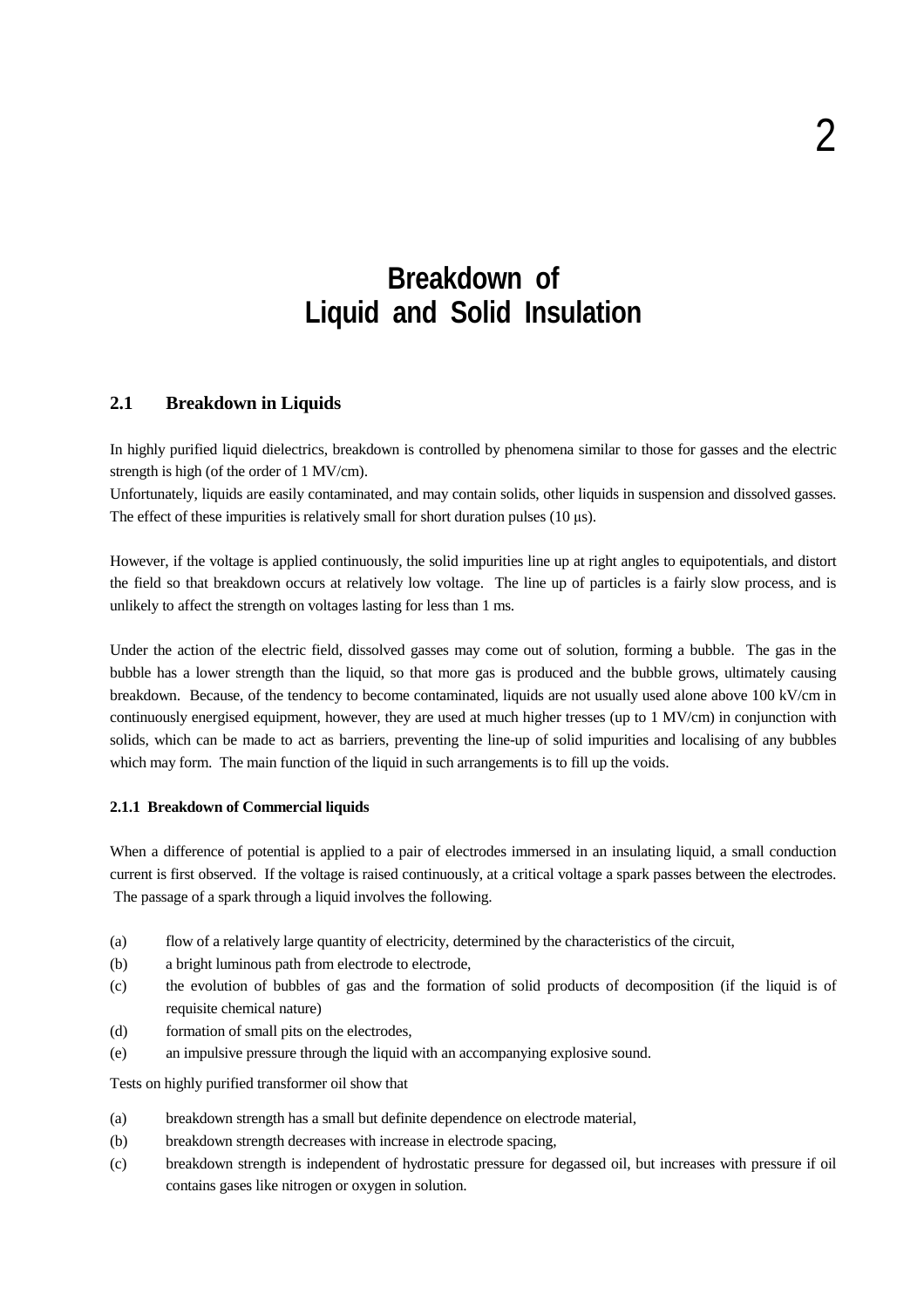# Breakdown of Liquid and Solid Insulation  $23$

In the case of commercial insulating liquid, which may not be subjected to very elaborate purifying treatment, the breakdown strength will depend more upon the nature of impurities it contains than upon the nature of the liquid itself.

These impurities which lead to the breakdown of commercial liquids below their intrinsic strength, can be divided into the following 3 categories.

- (a) Impurities which have a breakdown strength lower than that of the liquid itself (ex: bubbles of gas). Breakdown of the impurities may trigger off the total breakdown of the liquid.
- (b) Impurities which are unstable in the electric field (ex: globules of water). Instability of the impurity can result in a low resistance bridge across the electrodes and in total breakdown.
- (c) Impurities which result in local enhancement of electric field in a liquid (ex: conducting particles). The enhanced field may cause local breakdown and therefore initiate complete breakdown.

These will be considered in turn in the following sections.

#### **2.1.2 Breakdown due to gaseous inclusions**

Gas or vapour bubbles may exist in impure liquid dielectrics, either formed from dissolved gasses, temperature and pressure variations, or other causes.

The electric field  $E_b$  in a gas bubble which is immersed in a liquid of permittivity  $\varepsilon_1$  is given by

$$
E_b = \frac{3 \,\varepsilon_1}{2 \,\varepsilon_1 + 1} E_0
$$

where  $E_0$  is the field in the liquid in the absence of the bubble.

The electrostatic forces on the bubble cause it to get elongated in the direction of the electric field. The elongation continues, when sufficient electric field is applied, and at a critical length the gas inside the bubble (which has a lower breakdown strength) breaks down. This discharge causes decomposition of the liquid molecules and leads to total breakdown.

#### **2.1.3 Breakdown due to liquid globules**

If an insulating liquid contains in suspension a globule of another liquid, then breakdown can result from instability of the globule in the electric field.

Consider a spherical globule of liquid of permittivity  $\varepsilon_2$  immersed in a liquid dielectric of permittivity  $\varepsilon_1$ . When it is subjected to an electric field between parallel electrodes, the field inside the globule would be given by

$$
E=\frac{3\,\varepsilon_{\scriptscriptstyle{I}}}{2\,\varepsilon_{\scriptscriptstyle{I}}+\varepsilon_{\scriptscriptstyle{2}}}\,E_o
$$

where  $E_0$  is the field in the liquid in the absence of the globule.

The electrostatic forces cause the globule to elongate and take the shape of a prolate spheroid (i.e. an elongated spheroid). As the field is increased, the globule elongates so that the ratio  $\gamma$  of the longer to the shorter diameter of the spheroid increases. For the same field E, the ratio  $\gamma$  is a function of  $\epsilon_2/\epsilon_1$ .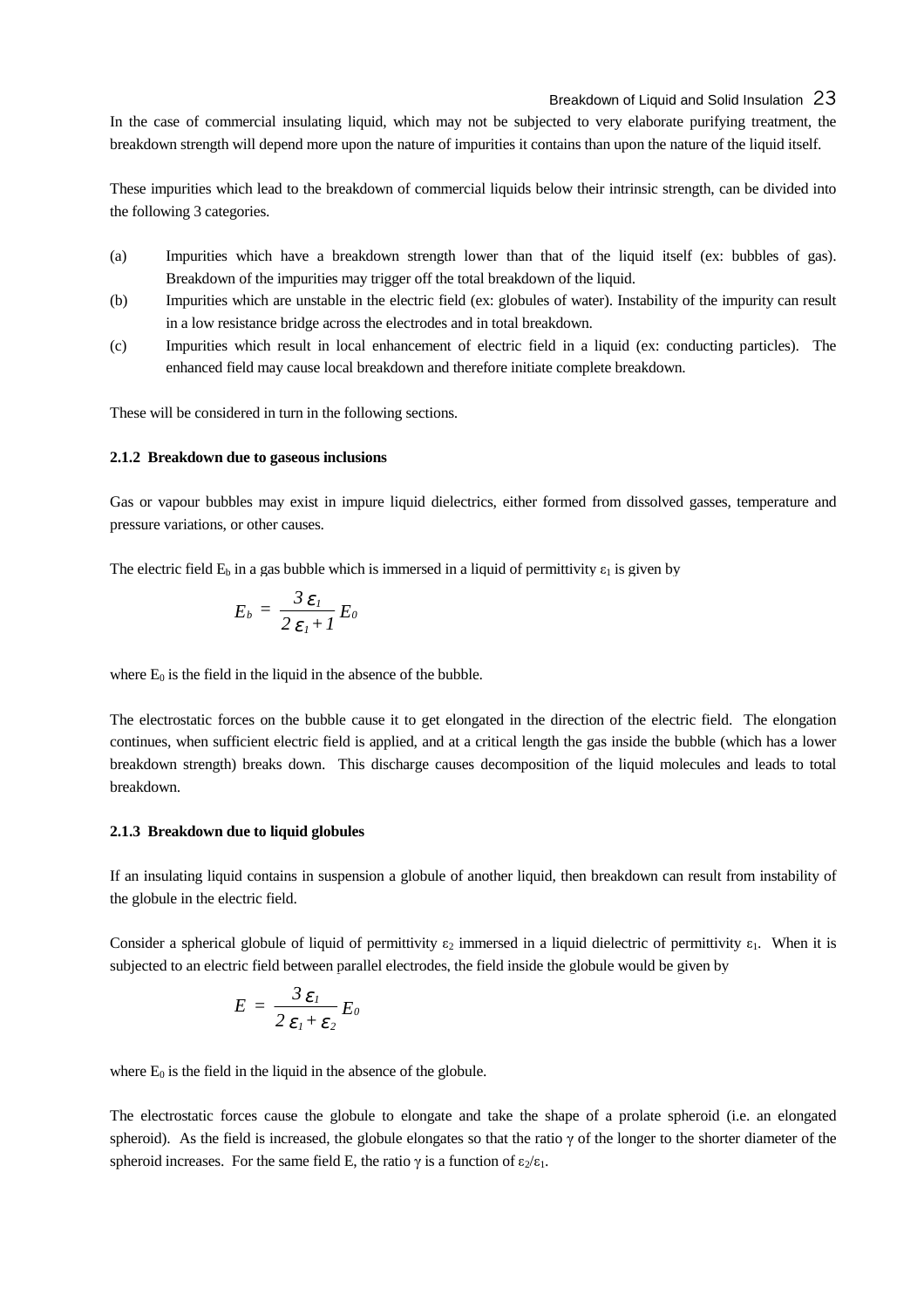

Figure 2.1 - Variation of ratio of diameters of spheroid

When  $\varepsilon_2 >> \varepsilon_1$  (generally when  $\varepsilon_2/\varepsilon_1 > 20$ ), and the field exceeds a critical value, no stable shape exists, and the globule keeps on elongating eventually causing bridging of the electrodes, and breakdown of the gap. When  $\epsilon_2/\epsilon_1 >> 20$ , the critical field at which the globule becomes unstable no longer depends on the ratio, and is given by E<sub>crit</sub>.

$$
E_{crit} = 1.542 \left(\frac{\sigma}{R \, \varepsilon_1}\right)^{\frac{1}{2}} \; kV/cm
$$

where  $\sigma$  = surface tension of the globule (N/m)  $\varepsilon_1$  = relative permittivity of the insulating liquid  $R =$  initial radius of globule (m).

#### **Example 2.1**

For a droplet of water ( $R = 1 \mu m$ ,  $\varepsilon_2 = 90$ ) in an insulating oil ( $\varepsilon_1 = 2$ );  $\varepsilon_2 >> \varepsilon_1$ . Also  $\sigma = 0.043$  N/m.

Thus  $E_{\text{crit}} = 1.542 (0.043/10^{-6} \text{ x } 2)^{1/2} \text{ kV/cm} = 226 \text{ kV/cm}.$  $= 0.226$  MV/cm

Thus we see that a droplet of water even as small as  $1 \mu m$  in radius (quite unobservable) can greatly reduce the breakdown strength of the liquid dielectric. In fact, a globule of water of radius of only 0.05 µm, which is quite unobservable, will be disrupted at a value of about 1 MV/cm which is the breakdown strength of the pure liquid. Thus even submicroscopic sources of water, such as condensed breakdown products, or hygroscopic solid impurities, may greatly influence breakdown conditions. A globule which is unstable at an applied value of field elongates rapidly, and then electrode gap breakdown channels develop at the end of the globule. Propagation of the channels result in total breakdown.

#### **2.1.4 Breakdown due to solid particles**

In commercial liquids, solid impurities cannot be avoided and will be present as fibres or as dispersed solid particles. If the impurity is considered to be a spherical particle of permittivity  $\varepsilon_2$  and is present in a liquid dielectric of permittivity  $\varepsilon_1$ , it will experience a force

$$
\frac{(\varepsilon_2-\varepsilon_1)}{\varepsilon_2+2\varepsilon_1}\Delta E^2
$$

where  $E =$  applied field,  $r =$  radius of particle.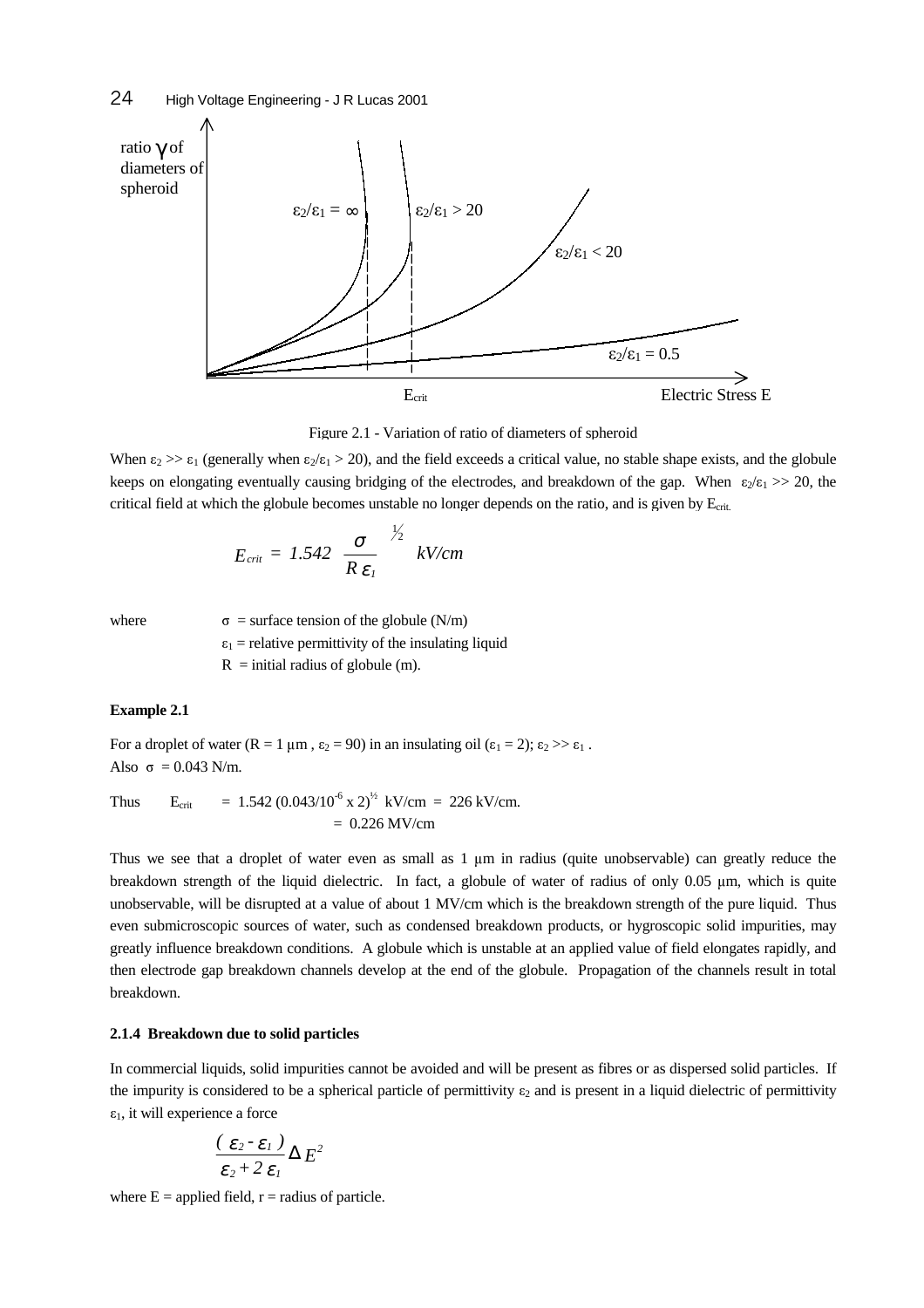# Breakdown of Liquid and Solid Insulation  $25$

Generally  $\epsilon_2 > \epsilon_1$ , so that the force would move the particle towards the regions of stronger field. Particles will continue to move in this way and will line up in the direction of the field. A stable chain of particles would be produced, which at a critical length may cause breakdown.

Because of the tendency to become contaminated, liquids are seldom used alone above 100 kV/cm in continuously energised equipment. However they may be used up to 1 MV/cm in conjunction with solids which can be made to act as barriers, preventing the line-up of solid impurities and localising bubbles which may form.

### **2.1.5 Purification of a liquid for testing**

#### (a) **Removal of dust**

 Small dust particles can become charged and cause local stresses which can initiate breakdown. They can also coalesce to form conducting bridges between electrodes. Careful filtration can remove dust particles greater in size than  $1 \mu m$ . The strength of the liquid then increases and greater stability is achieved.

### (b) **Removal of dissolved gasses**

 Liquid insulation will normally contain dissolved gas in small but significant amounts. Some gases such as Nitrogen and Hydrogen do not appear to upset the electrical properties to a great extent, but oxygen and carbon dioxide can cause the strength to change significantly. Thus it necessary to control the amount of gases present. This is done by distillation and degassing.

#### (c) **Removal of ionic impurities**

 Ionic impurities in the liquid (particularly residual water which easily dissociates) leads to abnormal conductivity and heating of the liquid. Water can be removed by drying agents, vacuum drying, and by freezing out in low temperature distillation.

For measurements on liquid dielectrics, where test cells are small, electrode preparation is much more critical than it is for measurements on gases or solids. Not only is the surface smoothness important, but surface films, particularly oxides can have a marked influence on the strength.

# **2.2 Breakdown of Solid Insulating Materials**

In solid dielectrics, highly purified and free of imperfections, the breakdown strength is high, of the order of 10 MV/cm. The highest breakdown strength obtained under carefully controlled conditions is known as the "intrinsic strength" of the dielectric. Dielectrics usually fail at stresses well below the intrinsic strength due usually to one of the following causes.

- (a) electro-mechanical breakdown
- (b) breakdown due to internal discharges
- (c) surface breakdown (tracking and erosion)
- (d) thermal breakdown
- (e) electro-chemical breakdown
- (f) chemical deterioration

These will now be considered in the following sections.

#### **2.2.1 Electro-mechanical breakdown**

When an electric field is applied to a dielectric between two electrodes, a mechanical force will be exerted on the dielectric due to the force of attraction between the surface charges. This compression decreases the dielectric thickness thus increasing the effective stress. This is shown in figure 2.2.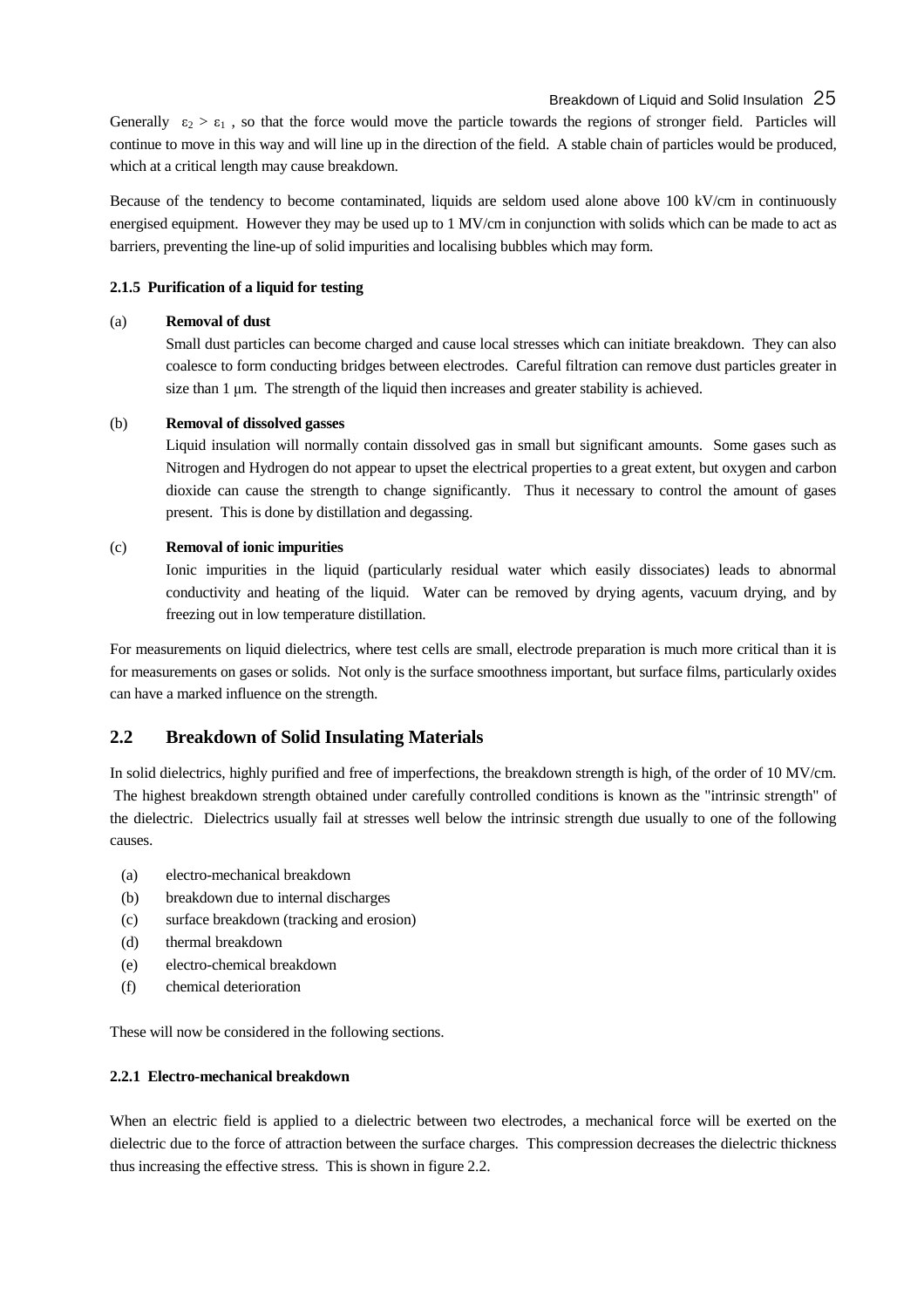



Compressive force  $P_c = \frac{1}{2} D E = \frac{1}{2} \varepsilon_o \varepsilon_r V^2 / d^2$ , and From Hooke's Law for large strains,  $P_c = Y \ln(d_o/d)$ 

At equilibrium, equating forces gives the equation,

$$
V^2 = \frac{2Y}{\varepsilon_o \varepsilon_r} d^2 \ln \frac{d_o}{d}
$$

By differentiating with respect to d, it is seen that the system becomes unstable when  $\ln (d_0/d) > \frac{1}{2}$  or  $d < 0.6$  $d_{\alpha}$ .

Thus when the field is increased, the thickness of the material decreases. At the field when  $d < 0.6 d_0$ , any further increase in the field would cause the mechanical collapse of the dielectric. The apparent stress  $(V/d<sub>o</sub>)$  at which this collapse occurs is thus given by the equation

$$
E_a = 0.6 \left[ \frac{Y}{\varepsilon_o \varepsilon_r} \right]^{\frac{1}{2}}
$$

#### **2.2.2 Breakdown due to internal discharges**

Solid insulating materials sometimes contain voids or cavities in the medium or boundaries between the dielectric and the electrodes. These voids have a dielectric constant of unity and a lower dielectric strength. Hence the electric field strength in the voids is higher than that across the dielectric. Thus even under normal working voltages, the field in the voids may exceed their breakdown value and breakdown may occur. The mechanism can be explained by considering the following equivalent circuit of the dielectric with the void, shown in figure 2.3.



Figure 2.3 - Equivalent circuit of dielectric with void

When the voltage  $V_y$  across the void exceeds the critical voltage  $V_y$ , a discharge is initiated and the voltage collapses. The discharge extinguishes very rapidly (say  $0.1 \text{ }\mu\text{s}$ ). The voltage across the void again builds up and the discharges recur. The number and frequency of the discharges will depend on the applied voltage. The voltage and current waveforms (exaggerated for clarity) are shown in figure 2.4.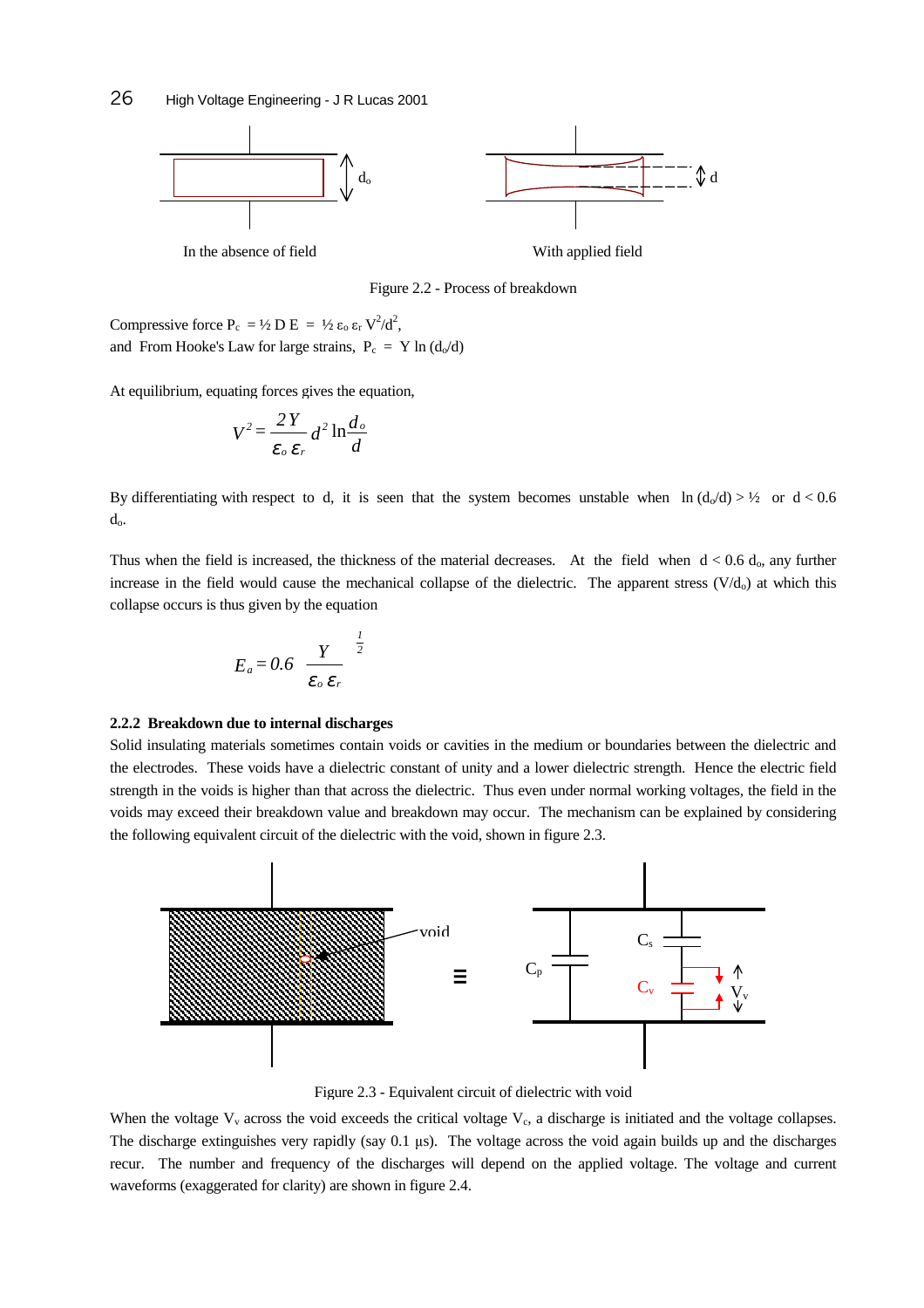

In each of the discharges, there will be heat dissipated in the voids which will cause carbonization of the surface of the voids and erosion of the material. The gradual erosion of the material and consequent reduction in the thickness of the insulating material eventually leads to breakdown.

Breakdown by this process is slow and may occur in a few days or may take a few years.

#### **Deterioration due to internal discharges**

In organic liquid-solid dielectrics, internal discharges produce gradual deterioration because of

- (a) disintegration of the solid dielectric under the bombardment of electrons set free by the discharges
- (b) chemical action on the dielectric of the products of ionization of the gas
- (c) high temperatures in the region of the discharges.

All voids in the dielectric can be removed by careful impregnation and this results in an increase in the discharge inception stress  $E_i$ . The final value  $E_i$  then depends on electrical processes which lead to gas formation.

In oil impregnated paper these are

- (a) decomposition of moisture in paper
- (b) local electrical breakdown of the oil.

The stress at which gas is evolved from paper containing appreciable quantities of moisture can be less than 10 V/ $\mu$ m, but increases continuously with increasing dryness and can be higher than 100 V/ $\mu$ m when the paper is thoroughly dry. Except in very dry conditions, the gas first formed arises from electrochemical decomposition of water held in the paper.

When a gas bubble is formed in an oil-paper dielectric at the discharge inception stress  $E_i$ , discharges in the bubble decompose the molecules of the oil, resulting in further gas formation and a rapid growth of the bubble. As long as the bubble remains in the dielectric, the inception stress  $E_i$  is low, often lower than the rated stress, but resting the dielectric long enough for the gas to dissolve in the oil restores the initial high discharge inception stress. Although on resting  $E_i$ improves, permanent damage has been caused by the discharges and this manifests itself in an increase of loss angle and is due to the formation of ions by the discharges. Also, due to the discharges, widespread carbonization occur.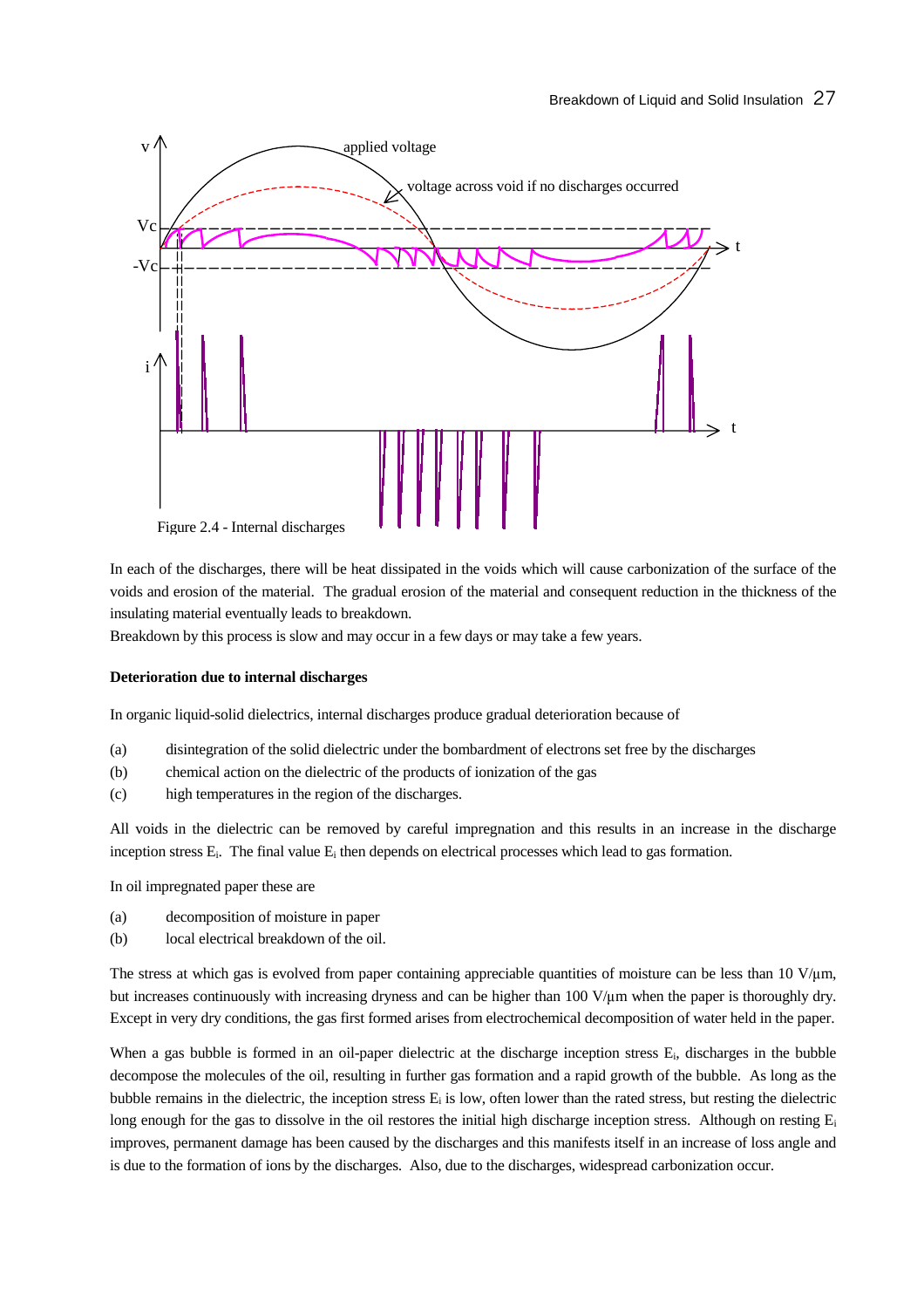### **2.2.3 Surface Breakdown**

#### **Surface flashover**

Surface flashover is a breakdown of the medium in which the solid is immersed. The role of the solid dielectric is only to distort the field so that the electric strength of the gas is exceeded.

If a piece of solid insulation is inserted in a gas so that the solid surface is perpendicular to the equipotentials at all points, then the voltage gradient is not affected by the solid insulation. An example of this is a cylindrical insulator placed in the direction of a uniform field. Field intensification results if solid insulation departs even in detail from the cylindrical shape. In particular if the edges are chipped, or if the ends of the cylinder are not quite perpendicular to the axis, then an air gap exists next to the electrode, and the stress can reach up to  $\varepsilon_r$  times the mean stress in the gap.  $[\varepsilon_r]$  is the dielectric constant of the cylinder]. Discharge may therefore occur at a voltage approaching  $1/\varepsilon$ <sub>r</sub> times the breakdown voltage in the absence of the cylinder, and these discharges can precipitate a breakdown.

The three essential components of the surface flashover phenomena are

- (a) the presence of a conducting film across the surface of the insulation
- (b) a mechanism whereby the leakage current through the conducting film is interrupted with the production of sparks,
- (c) degradation of the insulation must be caused by the sparks.

The conducting film is usually moisture from the atmosphere absorbed by some form of contamination. Moisture is not essential as a conducting path can also arise from metal dust due to wear and tear of moving parts. Sparks are drawn between moisture films, separated by drying of the surface due to heating effect of leakage current, which act as extensions to the electrodes. {For a discharge to occur, there must be a voltage at least equal to the Paschen minimum for the particular state of the gas. For example, Paschen minimum in air at N.T.P it is 380 V, whereas tracking can occur at well below 100 V. It does not depend on gaseous breakdown.] Degradation of the insulation is almost exclusively the result of heat from the sparks, and this heat either carbonises if tracking is to occur, or volatilises if erosion is to occur. Carbonization results in a permanent extension of the electrodes and usually takes the form of a dendritic growth. Increase of creepage path during design will prevent tracking, but in most practical cases, moisture films can eliminate the designed creepage path.

#### **Tracking**

Tracking is the formation of a permanent conducting path across a surface of the insulation, and in most cases the conduction (carbon path) results from degradation of the insulation itself leading to a bridge between the electrodes. The insulating material must be organic in nature for tracking to occur.

#### **Erosion**

In a surface discharge, if the products of decomposition are volatile and there is no residual conducting carbon on the surface, the process is simply one of pitting. This is erosion, which again occurs in organic materials.

If surface discharges are likely to occur, it is preferable to use materials with erosion properties rather than tracking properties, as tracking makes insulation immediately completely ineffective, whereas erosion only weakens the material but allows operation until replacement can be made later.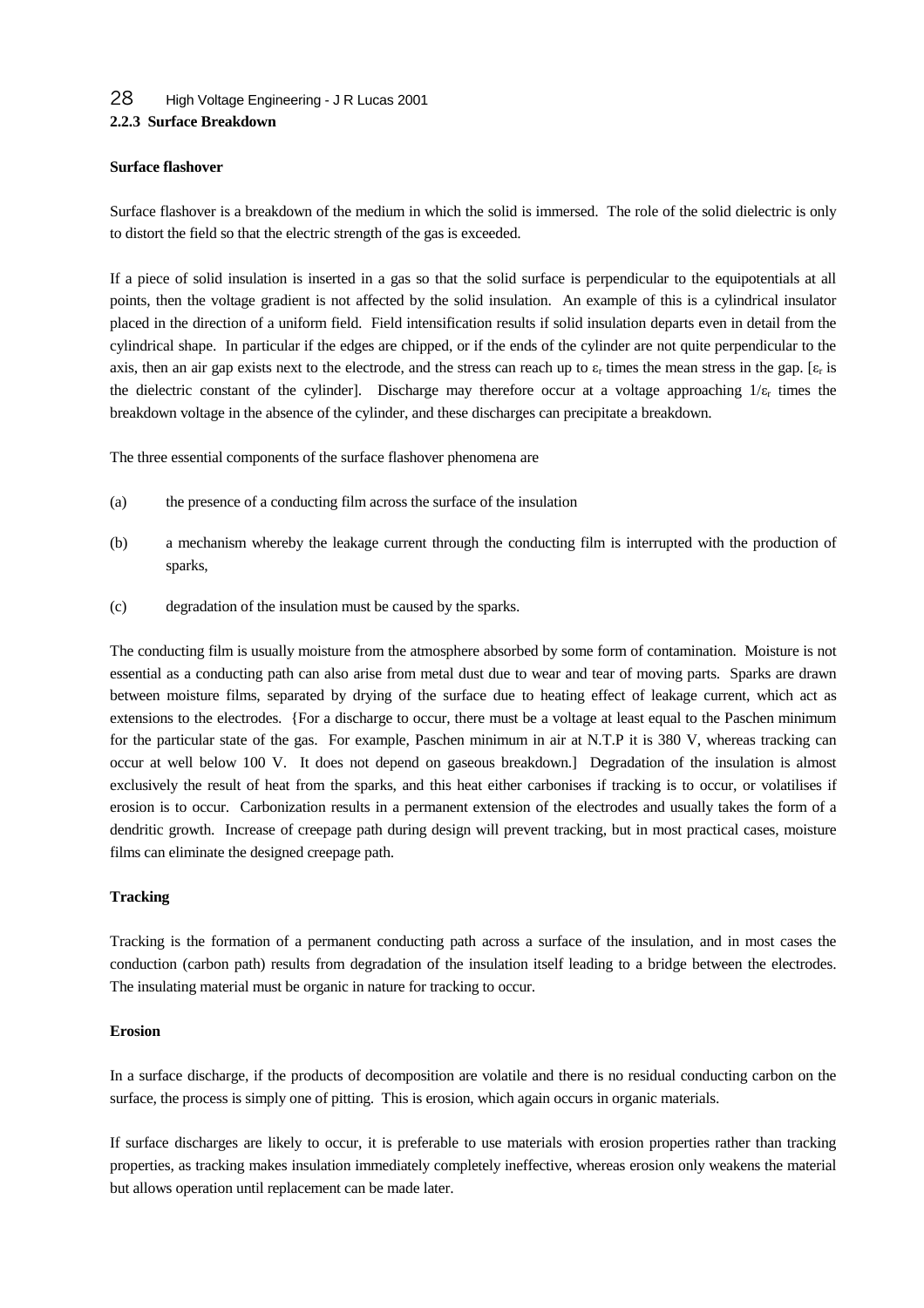#### **2.2.4 Thermal Breakdown**

Heat is generated continuously in electrically stressed insulation by dielectric losses, which is transferred to the surrounding medium by conduction through the solid dielectric and by radiation from its outer surfaces. If the heat generated exceeds the heat lost to the surroundings, the temperature of the insulation increases.

The power dissipated in the dielectric can be calculated as follows.

#### **Uniform direct stress**

| Power dissipated/volume = $\xi^2/\rho$ W/m <sup>3</sup> where |  | $\xi$ = uniform direct stress V/m  |    |
|---------------------------------------------------------------|--|------------------------------------|----|
|                                                               |  | $\rho$ = resistivity of insulation | Ωm |

#### **Uniform alternating stress**

| Power dissipated P                                                   | $= V \cdot I \cos \varphi$       | where $V =$ applied voltage        |  |
|----------------------------------------------------------------------|----------------------------------|------------------------------------|--|
|                                                                      | $= V. V$ C $\omega$ tan $\delta$ | $\omega$ = supply frequency<br>Hz. |  |
|                                                                      |                                  | $C =$ dielectric capacitance F     |  |
| Capacitance $C = A \epsilon_r \epsilon_0 / d$                        |                                  | $\delta$ = loss angle<br>rad       |  |
|                                                                      |                                  | $\epsilon$ = dielectric constant   |  |
| Therefore $P = V^2 (A \epsilon_r \epsilon_0 / d) \omega \tan \delta$ |                                  | $\xi$ = alternating stress<br>V/m  |  |

Re-arranging terms gives the result

$$
P = (V/d)^2 \cdot \varepsilon_r \varepsilon_0 \cdot 2 \pi f \cdot \tan \delta \cdot A \cdot d
$$

Since A.d is the volume of the dielectric, and V/d is the uniform applied stress,

Power dissipated/volume =  $\xi^2 \varepsilon_r \varepsilon_0 2 \pi f \tan \delta$  W/m<sup>3</sup>  $= 2 \pi x 8.854 x 10^{-12} \xi^2 \epsilon_r f \tan \delta$  W/m<sup>3</sup> = 5.563 x 10<sup>-11</sup>  $\xi^2$   $\varepsilon_r$  f tan  $\delta$  x 10<sup>10</sup> W/m<sup>3</sup> if  $\xi$  is in kV/cm Power dissipated/volume =  $0.556 \xi^2$  f  $\varepsilon_r$  tan  $\delta$  W/m<sup>3</sup>  $W/m^3$  with  $\xi$  in kV/cm

The simplest case is where the loss of heat by cooling is linearly related to the temperature rise above surroundings, and the heat generated is independent of temperature. (i.e. the resistivity and the loss angle do not vary with temperature).



Figure 2.5 Thermal breakdown

Heat lost = k  $(\theta - \theta_0)$ , where  $\theta$  = ambient temperature

Equilibrium will be reached at a temperature  $\theta_1$  where the heat generated is equal to the heat lost to the surroundings, as shown in figure 2.5.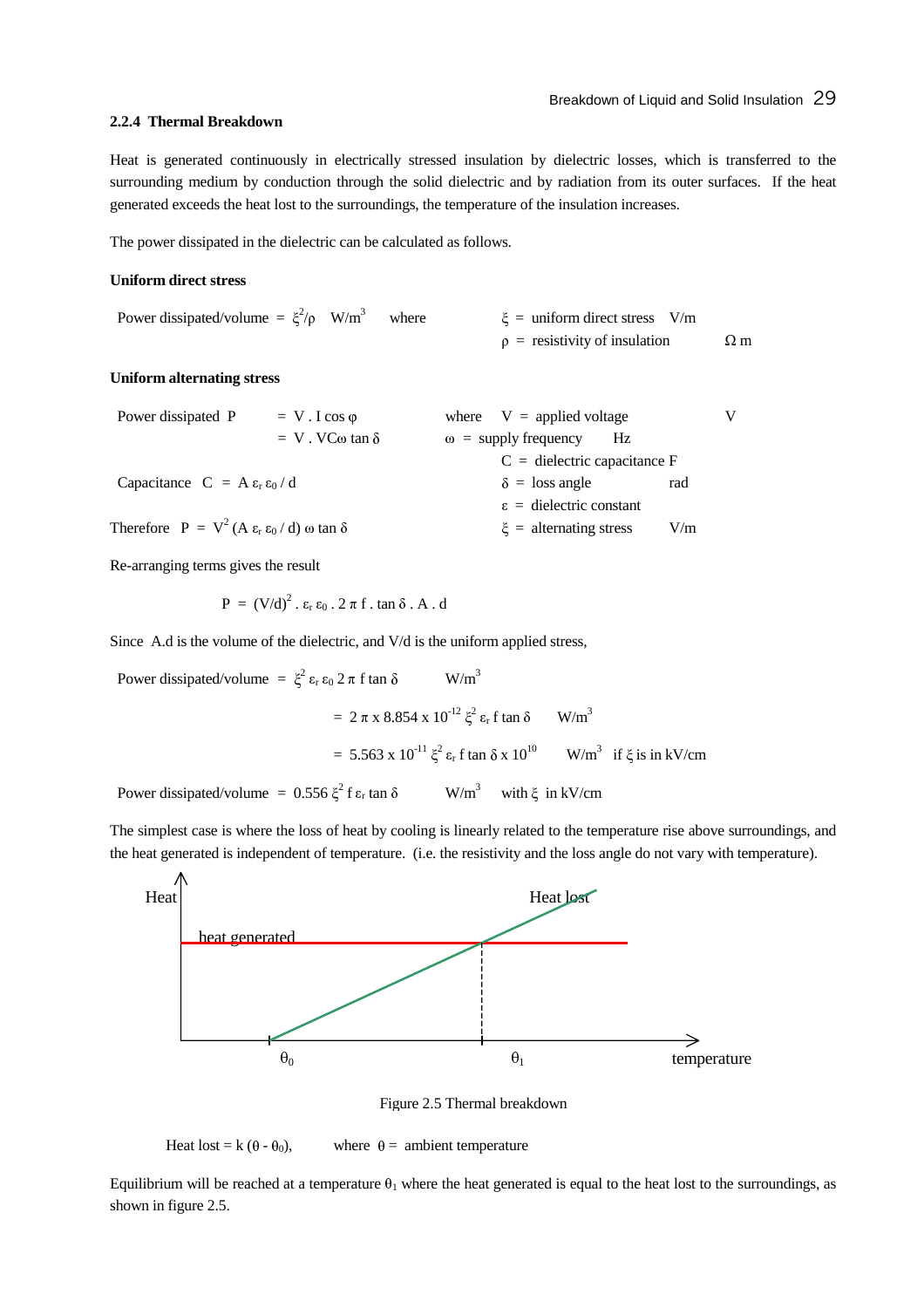In practice, although the heat lost may be considered somewhat linear, the heat generated increases rapidly with temperature, and at certain values of electric field no stable state exists where the heat lost is equal to the heat generated so that the material breaks down thermally. The rapid increase is due to the fact that with rise in temperature, the loss angle of the dielectric increases in accordance with an exponential law (loss  $\propto e^{-AT}$ , where T is the absolute temperature).



Figure 2.6 Thermal breakdown

Figure 2.6 shows the variation of heat generated by a device for 2 different applied fields and the heat lost from the device with temperature.

For the field E<sub>2</sub>, a stable temperature  $\theta_A$  exists (provided the temperature is not allowed to reach  $\theta_B$ ). For the field E<sub>1</sub>, the heat generated is always greater than the heat lost so that the temperature would keep increasing until breakdown occurs.

The maximum voltage a given insulating material can withstand cannot be increased indefinitely simply by increasing its thickness. Owing to thermal effects, there is an upper limit of voltage  $V_{\theta}$ , beyond which it is not possible to go without thermal instability. This is because with thick insulation, the internal temperature is little affected by the surface conditions. Usually, in the practical use of insulating materials,  $V_{\theta}$  is a limiting factor only for high-temperature operation, or at high frequency failures.

#### **2.2.5 Electro-chemical Breakdown**

Since no insulant is completely free of ions, a leakage current will flow when an electric field is applied. The ions may arise from dissociation of impurities or from slight ionisations of the insulating material itself. When these ions reach the electrodes, reactions occur in accordance with Faraday's law of electrolysis, but on a much smaller scale. The insulation and the electrode metal may be attacked, gas may be evolved or substance may be deposited on the electrodes. The products of the electrode reaction may be chemically or electrically harmful and in some cases can lead to rapid failure of the insulation. The reactions are much slower than in normal electrolytic processes due to the much smaller currents. The products of the reactions may be electrically and chemically harmful because the insulation and electrodes may be attacked, and because harmful gases may be evolved.

Typically a 1  $\mu$ F paper capacitor operating at 1 kV at room temperature would require 2 to 3 years to generate 1 cm<sup>3</sup> hydrogen. At elevated temperatures, the products of electrolysis would be formed much more rapidly. Also since impurities give rise to an increase in the ion concentration, care must be taken to prevent contamination during manufacture.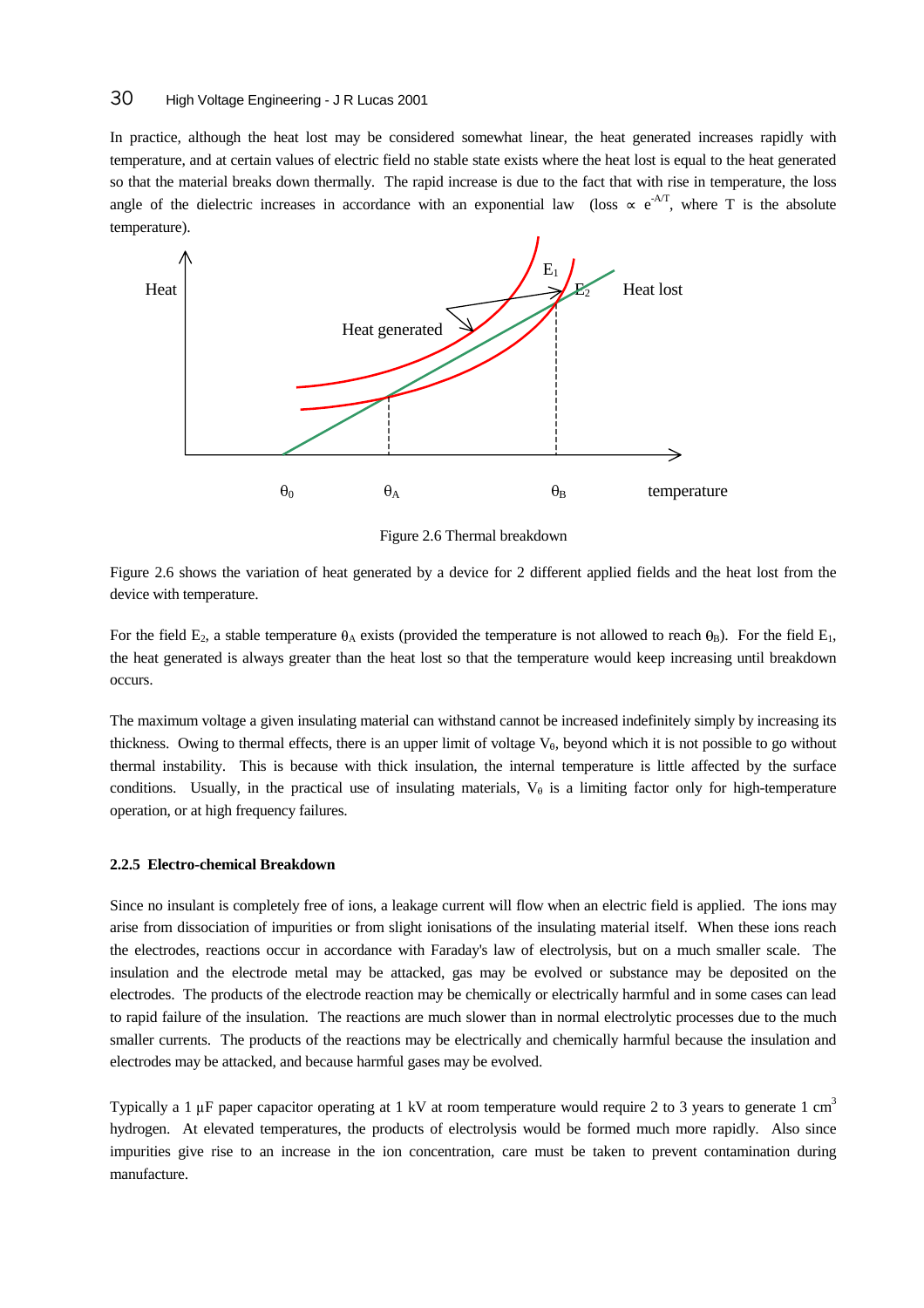#### Breakdown of Liquid and Solid Insulation 31

The rate of electrolysis is much greater with direct stress than with alternating stress. This is due to the fact that the reactions may be wholly or partially reversed when the polarity changes and the extent of reaction depends on the reaction rate and the time for diffusion of the reaction products away from the electrodes as well as on the nature of the reaction products. However at power frequency, electrochemical effects can be serious and are often responsible for long-term failure of insulation. The most frequent source of ions is ionizable impurities in the insulation. Thus contamination of insulation during manufacture and during assembly into equipment must be avoided with great care. Also, contamination in polar insulating materials should be avoided with still greater care because of the greater degree of dissociation of ionic substance in solution.

The long term lives of capacitors containing chlorinated impregnants under direct stress may be greatly extended by adding small quantities of certain **stabilizers**, which are hydrogen acceptors and act as depolarizers at the cathode. Hydrogen ions discharged at the cathode readily react with the stabilizer rather than with the impregnant, a more difficult chemical process. In the absence of the stabilizer, the hydrogen reacts with the chlorine of the impregnant to produce hydrochloric acid, and rapid deterioration occurs due to attack of the acid on the electrodes and cellulose. The extension of the life caused by the stabilizers is proportional to the amount of stabilizer added. For example, with 2% of the stabilizer Azobenzene, mean life may be extended 50 times.

#### **2.2.6 Chemical Deterioration**

Progressive chemical degradation of insulating materials can occur in the absence of electric stress from a number of causes.

#### **Chemical Instability**

Many insulating materials, especially organic materials, show chemical instability. Such chemical changes may result from spontaneous breakdown of the structure of the material. Under normal operating conditions, this process is very slow, but the process is strongly temperature dependant. The logarithm of the life **t** of paper insulation can be expressed as an inverse function of the absolute temperature  $\theta$ .

$$
log_{10} t = A/\theta + B
$$
 where A & B are constants

If t is expressed in weeks, for vacuum dried paper immersed in oil in contact with Nitrogen, the constants have values A  $= 7000$  and B = -16.0.



Figure 2.7 - Dependence of life of paper on temperature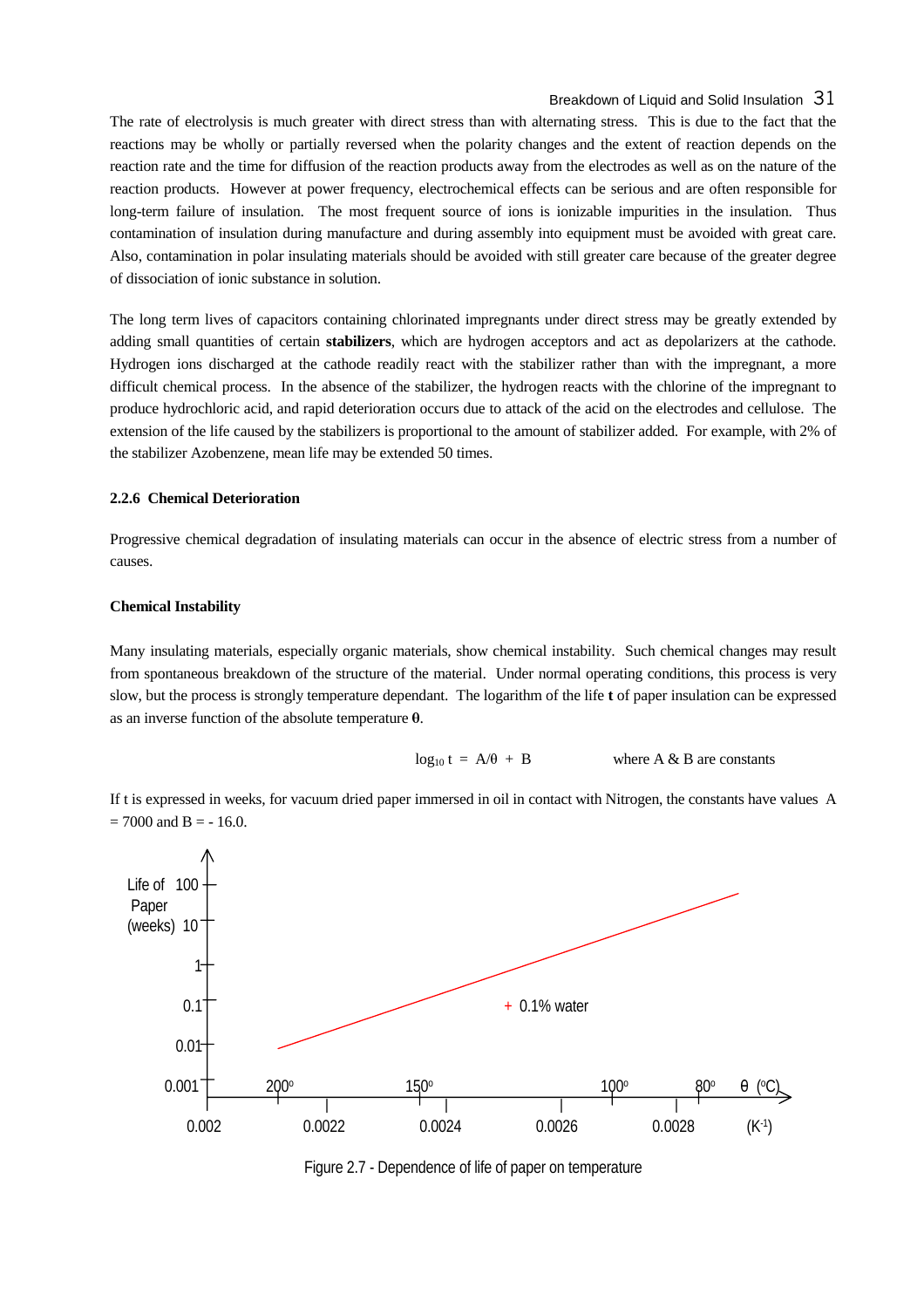In the presence of oxygen or moisture, the life of the insulation decreases much more rapidly.

With increase in amount of moisture present, B decreases so that the life of the paper also decreases. With about 0.1% moisture present, B decreases by as much as 0.8, so that **t** decreases by a factor of about 6. This means that presence of about 0.1% moisture reduces the life of the insulation by as much as 6 times. Figure 2.7 shows the variation.

### **Oxidation**

In the presence of air or oxygen, especially ozone, materials such as rubber and polyethylene undergo oxidation giving rise to surface cracks, particularly if stretched and exposed to light. Polythene also oxidises in strong day light unless protected by an opaque filler.

### **Hydrolysis**

When moisture or water vapour is present on the surface of a solid dielectric, hydrolysis occurs and the materials lose their electrical and mechanical properties. Electrical properties of materials such as paper, cotton tape, and other cellulose materials deteriorate very rapidly due to hydrolysis. Polyethylene film may lose its mechanical strength in a few days if kept at 100 % relative humidity.

### **Other processes**

Progressive chemical degradation of insulating materials can also occur due to a variety of processes such as, incompatibility of materials (ex: rubber ages more rapidly at elevated temperatures in the presence of copper, and cellulose degrades much more rapidly in the presence of traces of acidic substances), and leaching (washing out of a soluble constituent) of chemically active substances (ex: glass fabrics made from glasses of high sodium content lose their strength rapidly due to leaching of sodium to the surface of the fibres and the subsequent chemical attack of the strong alkali on the glass surface).

# **2.3 Breakdown of Composite Insulation**

Almost no complete electrical insulation consists of one insulating phase. Usually more than one insulating material will be involved, either in series, parallel or both.

The simplest form of composite insulation system consists of 2 layers of the same material. In this case advantage is taken of the fact that two thin sheets have a higher electric strength than a single sheet of the same total thickness. In other cases, composite dielectrics occur either due to design considerations (ex: paper with an impregnating liquid) or due to practical difficulties of fabrication (ex: air in parallel with solid insulation).

In certain cases, the behaviour of the composite insulation could be predicted from the behaviour of the components. But in most cases, the system as whole has to be considered. The following considerations determine the performance of the system as a whole.

- (i) The stress distribution at different parts of the insulation system is distorted due to the component dielectric constants and conductivities,
- (ii) the breakdown characteristics at the surface are affected by the insulation boundaries of various components,
- (iii) the internal or partial discharge products of one component invariably affect the other components in the system, and
- (iv) the chemical ageing products of one component also affect the performance of other components in the system.